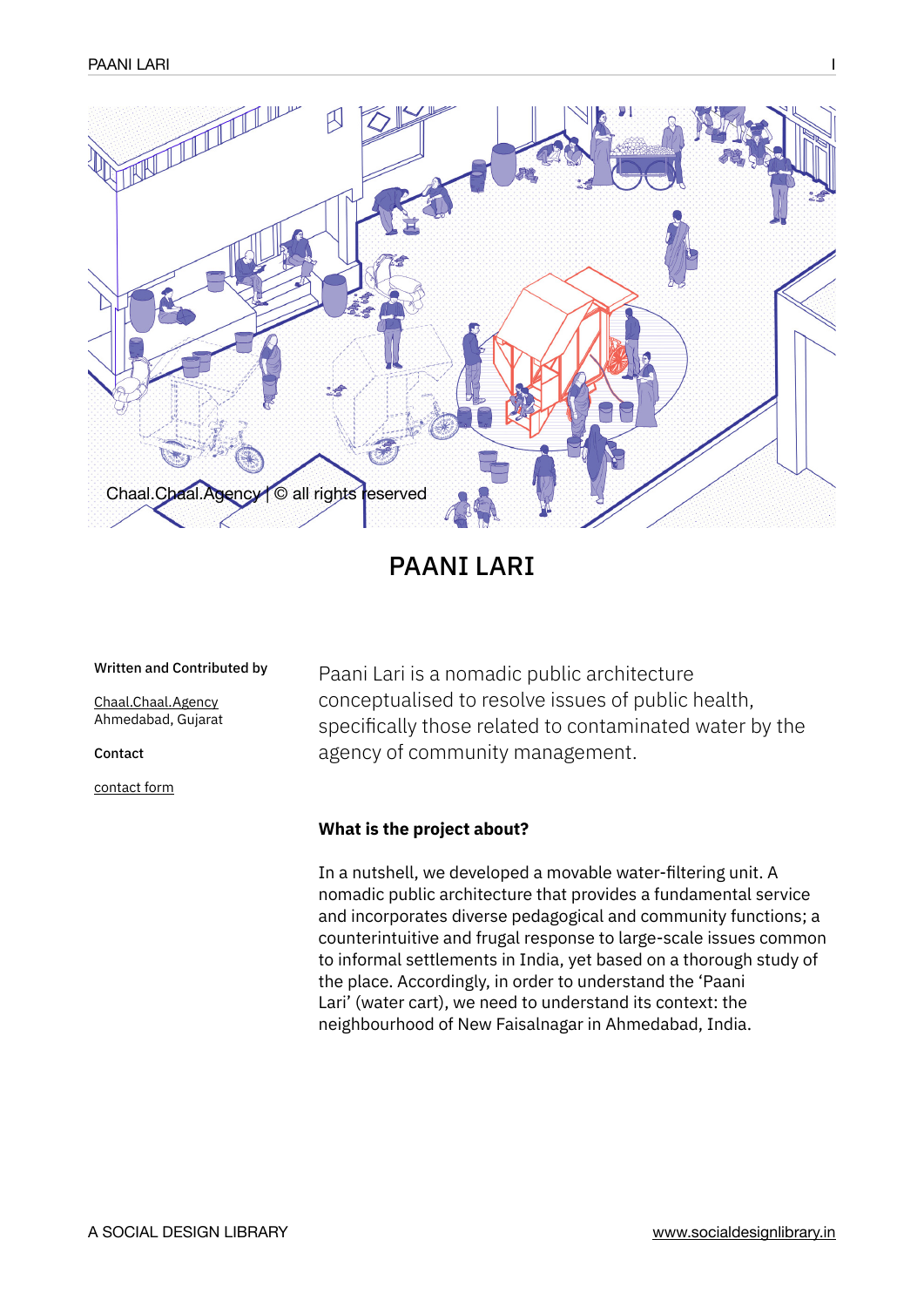Although the site was originally a farming field, New Faisalnagar as part of what is called the 'Bombay Hotel' area began to urbanize quite rapidly due to the Urban Land Ceiling Act of 1976. A policy that indirectly incentivized developers to purchase low-priced farmland in an accelerated and ad-hoc manner, who subsequently divided and re-sold them informally to low-income families, without ensuring or organizing basic infrastructural amenities. The settlers of what is now New Faisalnagar were majorly Muslim families that were either directly displaced by the communal riots of 1969, 1980, 1990 and 2002, or indirectly affected by them by migrating in order to seek safety and housing affordability. Being located south of the walled city of old Ahmedabad and between the Pirana dumping ground, several textile and chemical industries, and the Chandola Lake. New Faisalnagar is now set in a marginal condition that has isolated its community for quite some time, due to its exclusion from any town planning schemes or urban development policies. A consequence of disenfranchising political agendas manifested in the materialization of the city, which have made this settlement a textbook example of infrastructural violence.

Until very recently, the AMC (Ahmedabad Municipal Corporation) did not recognize most of the propriety rights of the residents and hence did not deem imperative the provision of basic amenities and infrastructures. This clearly encouraged the emergence of informal service providers who monopolized water provision, electricity, and drainage, outside of the state's purview yet accounting for very valuable conditions of self-organization and self-management. A system in which the Paani Lari geared, as a way to capitalize on existing dynamics to resolve issues of public health, specifically those related to contaminated water by the agency of community management.

# **What is the impact?**

Although water connection is currently being provided to most of the neighbourhood, and the endowment of infrastructure has slowly become more present, the people of New Faisalnagar still face a great number of challenges and difficulties. Therefore, the community continues to devise interesting alternatives of infrastructural construction, in which we seek to participate through the treatment of water. This particular service is meant to function by virtue of local political networks and depend on radically singular interactions, wherein everyday citizens can actively participate through the shifting power structures of unofficial governance. The impact of this public water-filtering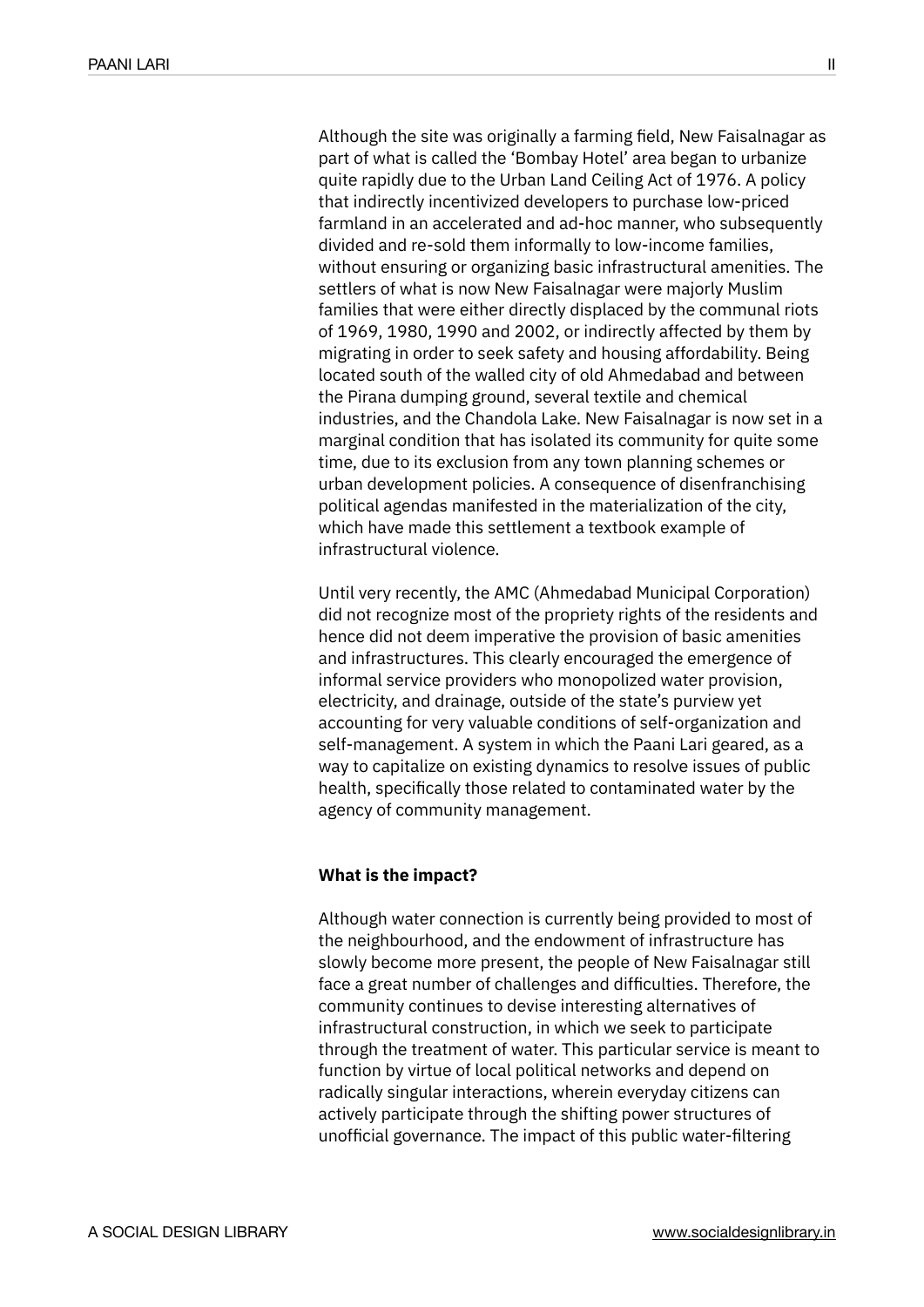system moves beyond the straightforward response to issues of public health but transcends on to notions of public participation and collective organization.

Nevertheless, it is important to highlight the fact that the main aim of the project is to address immediate conditions of water purification on an everyday basis. In that manner, the impact is also partly economic given that is making more accessible a service which otherwise is unaffordable in the neighbourhood and partly in terms of welfare. Since the local industry-polluted, borewell water is ought to be purified for general consumption.

## **Project Funded by**

CEPT endowment office, support in finding a funder Dharam Patel, funder (alum of the Faculty of Technology) Sarjan Watertech, contribution and donation of water technology.

#### **Stakeholders Involved**

Kruti Shah, Architect, Co-founder, CCA Sebastian Trujillo Torres, Architect, Co-founder, CCA Prasanth Narayanan, Urbanist Anjali Rathod, Student, Bachelor in Urban Design Anushka Priyedarshi, Student, Bachelor in Urban Design Prachi Vyas, Student, Bachelor in Urban Design Sakshi Sharma, Student, Bachelor in Urban Design Vishesh Mahnot, Student, Bachelor in Urban Design Harshita Hemnani, Student, Bachelor in Urban Design Dharmesh Bhai, Expert welder Subhash and Bipin, Carpenters Hitendra Panchal, a trouble-shooting guide

### **About Chaal.Chaal.Agency:**

Chaal.Chaal.Agency does not claim to be a humanitarian organization. It is a design-research collaborative project, specialized in experimental infrastructures implemented through the identification and alliance with figures of community leadership. In the particular case of Paani Lari, we collaborated with key residents of New Faisalnagar who not only helped us in the understanding of the site´s complexity, but also aided us in the outlining of possible interventions, and the identification of agencies with potential responsibilities. In close alliance with